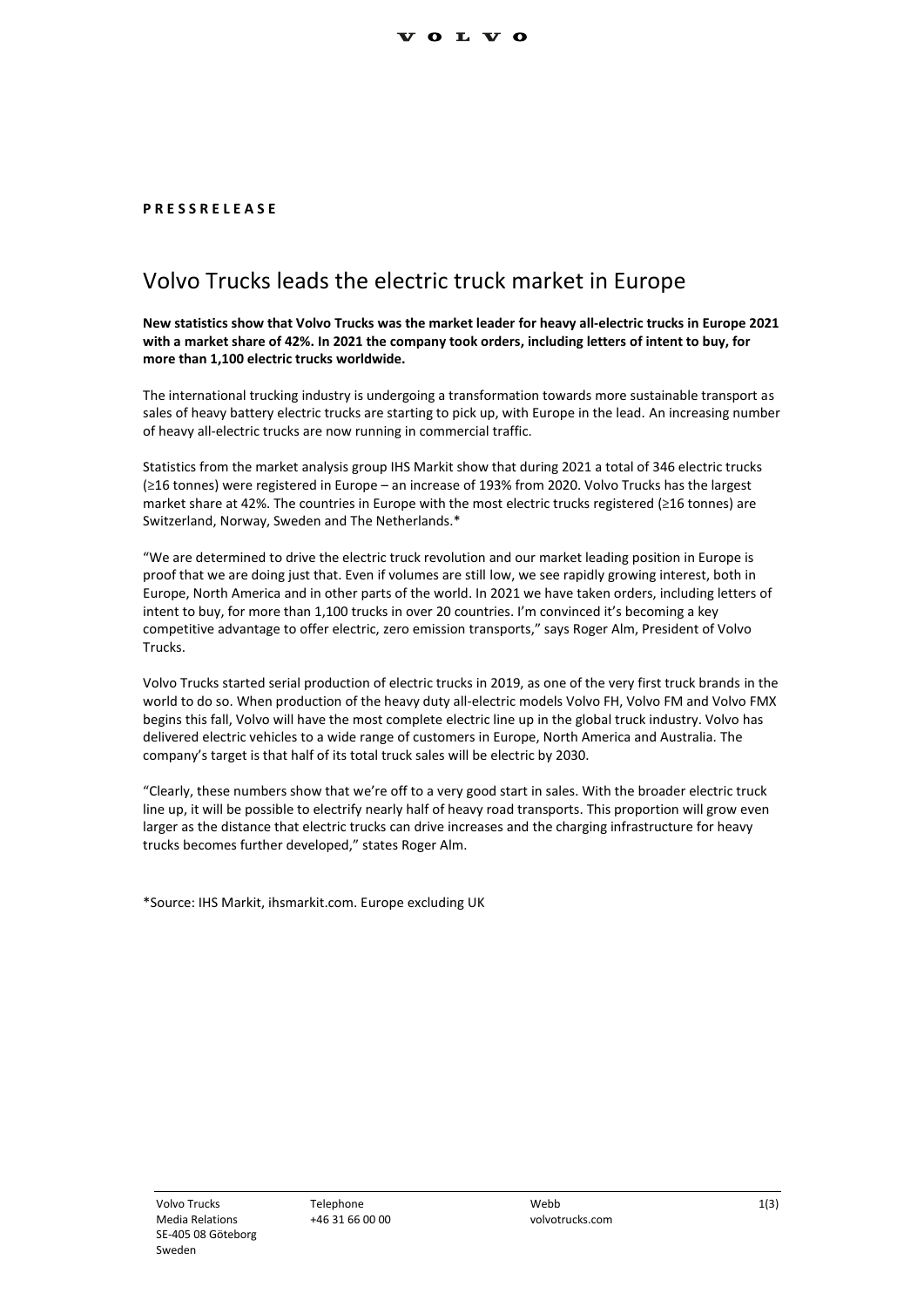| Country        | Total market volume 2021 |
|----------------|--------------------------|
| Switzerland    | 77                       |
| Norway         | 56                       |
| Sweden         | 47                       |
| Netherlands    | 42                       |
| Germany        | 37                       |
| France         | 25                       |
| Denmark        | 21                       |
| Spain          | 11                       |
| Italy          | 9                        |
| Hungary        | 7                        |
| Poland         | 4                        |
| Belgium        | 3                        |
| Czech Republic | 2                        |
| Finland        | 2                        |
| Ireland        | $\overline{2}$           |
| Austria        | 1                        |
| Total sum      | 346                      |

IHS Markit statistics on the total number of registered trucks ( ≥16 tonnes) in Europe in 2021 excluding UK:

February 16, 2022

For further information, please contact:

Jan Strandhede Media Relations Director, Volvo Trucks jan.strandhede@volvo.com +46 31 3233715, +46 765 533715

[LINK](https://images.volvotrucks.com/search?querylabel=HL0207&querystring=(%22%7Baf4b2e0c-5f6a-11d2-8f20-0000c0e166dc%7D:Categories%22%20?%20%22:12530:%22)) to high resolution images